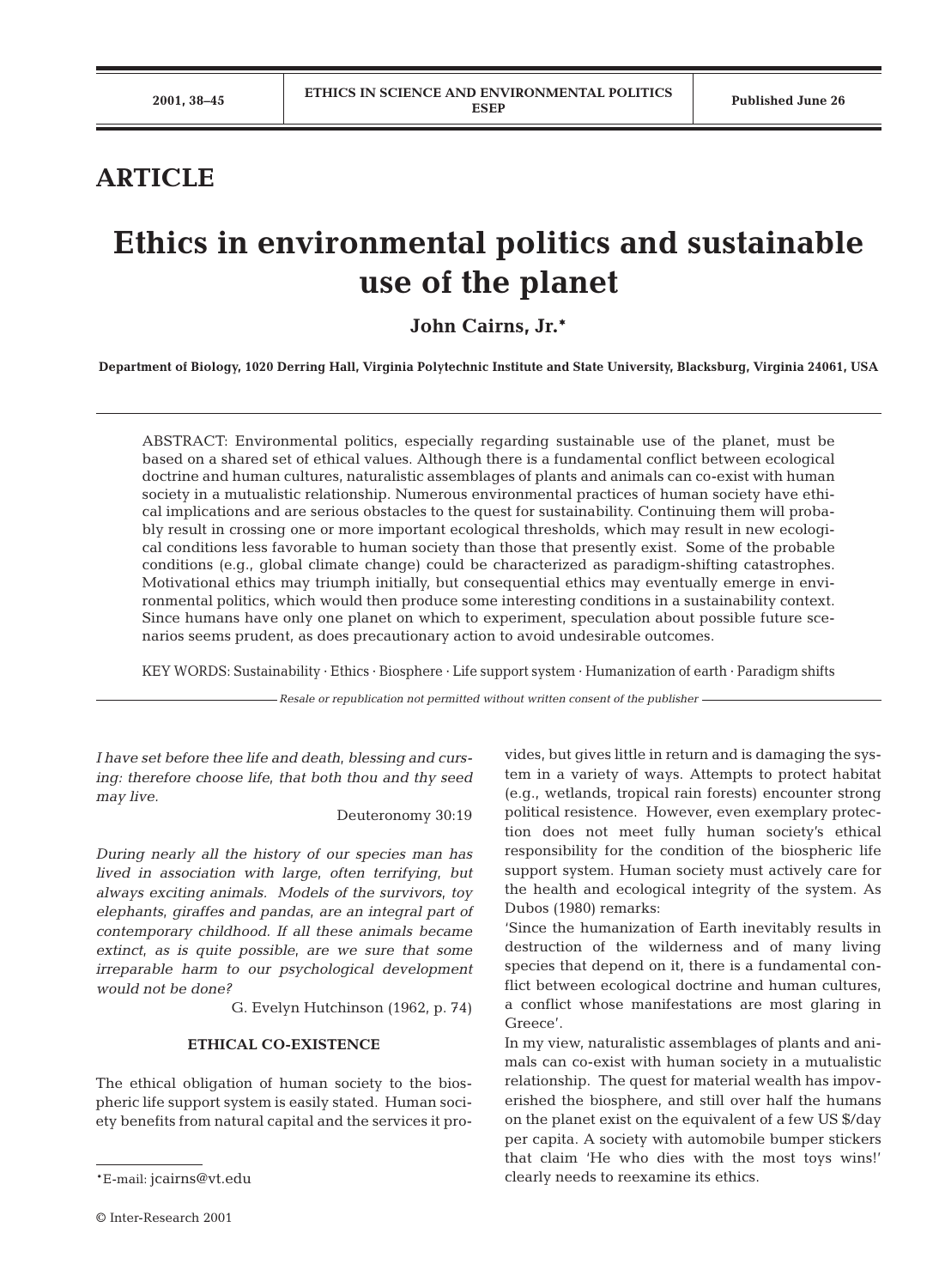## **ETHICS IN SCIENCE AND SOCIETY**

Successful implementation of sustainability initiatives requires that human society have trust in both its leaders and its scientists. Trust requires both faith and some degree of understanding of how the interdependent web of life works (i.e., the ecological life support system of which humans are a part). In addition, environmental politics must be based on a shared set of values – an environmental ethos (Cairns 2001)! Human society is presently far from trusting the motives of those espousing sustainability. Bartlett (1997-98) notes that, at one end of the spectrum, the term *sustainable* is used with precision. In the middle of the spectrum, the term is simply added as a modifier to the names and titles of beneficial studies in efficiency, etc. that have been around for years. At the other end of the spectrum, the term is used as a placebo. In some cases, the term may be used mindlessly (or possibly with the intent to deceive) in order to shed a favorable light on continuing activities that may or may not be capable of continuing for long periods of time. In the United States, the term *environmentalist* has almost lost its meaning since persons who clear cut forests, build highways through natural systems, etc. now often claim this title.

Soulé (2001) states that a growing chorus of critics now believes that the popular *sustainable development paradigm* has done more harm to nature than good, having set back conservation by a decade or more, particularly in rainforest areas of the tropics. In contrast, Salafsky et al. (1993) believe that a process they refer to as *sustainable exploitation* generates local income without compromising biodiversity values. Sustainable exploitation includes such activities as bird watching and other wildlife viewing, local artisan production or value-added wood products, harvesting of natural products (e.g., Brazil nuts), and carefully managed safari hunting. However, Terborgh (1999) and Oates (1999) note the drastic decline in the creation of nature reserves and wildlife parks while many others have essentially ceased to exist. Brandon (1998) describes the problems with multiple-use *biospheric reserves* and notes that they are unlikely to succeed in preserving biodiversity unless users agree to: (1) different use levels in different zones and (2) the enforcement of sanctions against those breaking the rules. McDonell & Vacarin (2000) espouse the participation of local people in such efforts, including both management and benefits.

#### **THE ETHICAL DILEMMA**

The ancient Greeks were an extraordinary culture as far back as  $6<sup>th</sup>$  century BC. Yet even during its modest

beginnings, Greek philosophy touched on many veins of Western scientific thought (e.g., astronomy, law, political science, physics, psychology, medicine, etc.) without access to most of the implements on which modern science depends (e.g., electricity, computers, telescopes, microscopes, chemical analyses, etc.). Einstein once stated: 'I did not come to my understanding of the fundamental laws of the universe through my rational mind.' Einstein's seven years as a minor civil servant in the Swiss Patent Office afforded him many hours for thinking about the universal laws in a less superficial way than present hectic society permits. In *The Republic*, Plato inferred that learning was actually remembering and that humankind is born into some form of amnesia.

# **PRACTICES OF HUMAN SOCIETY THAT REQUIRE HIGHER ETHICAL STANDARDS**

To perform any tasks sustainably implies practices that can continue indefinitely. However, the term *development* implies growth (i.e., economic development) of material goods or human artifacts to most people. In this context, the ideas of *sustainable development* on a finite planet is an oxymoron. Sustainable use, without abuse, can probably be carried out indefinitely and is, thus, more ethically defensible.

An illustrative list of practices of human society that have profound ethical implications follows:

- 1. advocating exponential growth on a finite planet;
- 2. displacing natural systems with anthropogenic artifacts (e.g., shopping malls) without seriously considering alternatives (e.g., neighborhood stores, Internet shopping);
- 3. not treating the biospheric life support system with the reverence that a system essential to life deserves
- 4. failing to recognize (or admit) that anything inherent in human nature is biologically based and, consequently, that humans have a kinship with other creatures;
- 5. exploiting the common grounds (e.g., air, oceans, public land, and water) so that benefits accrue to a few and the losses are borne by many
- 6. failing to recognize that individual "rights" (e.g., food, shelter, water) are based on natural capital and that each individual is a part of, not apart from, the interdependent web of life;
- 7. depriving both present and future generations of ecosystem services through destruction of natural capital;
- 8. dismissing rather than discussing the hazard cues that the environment provides, such as biotic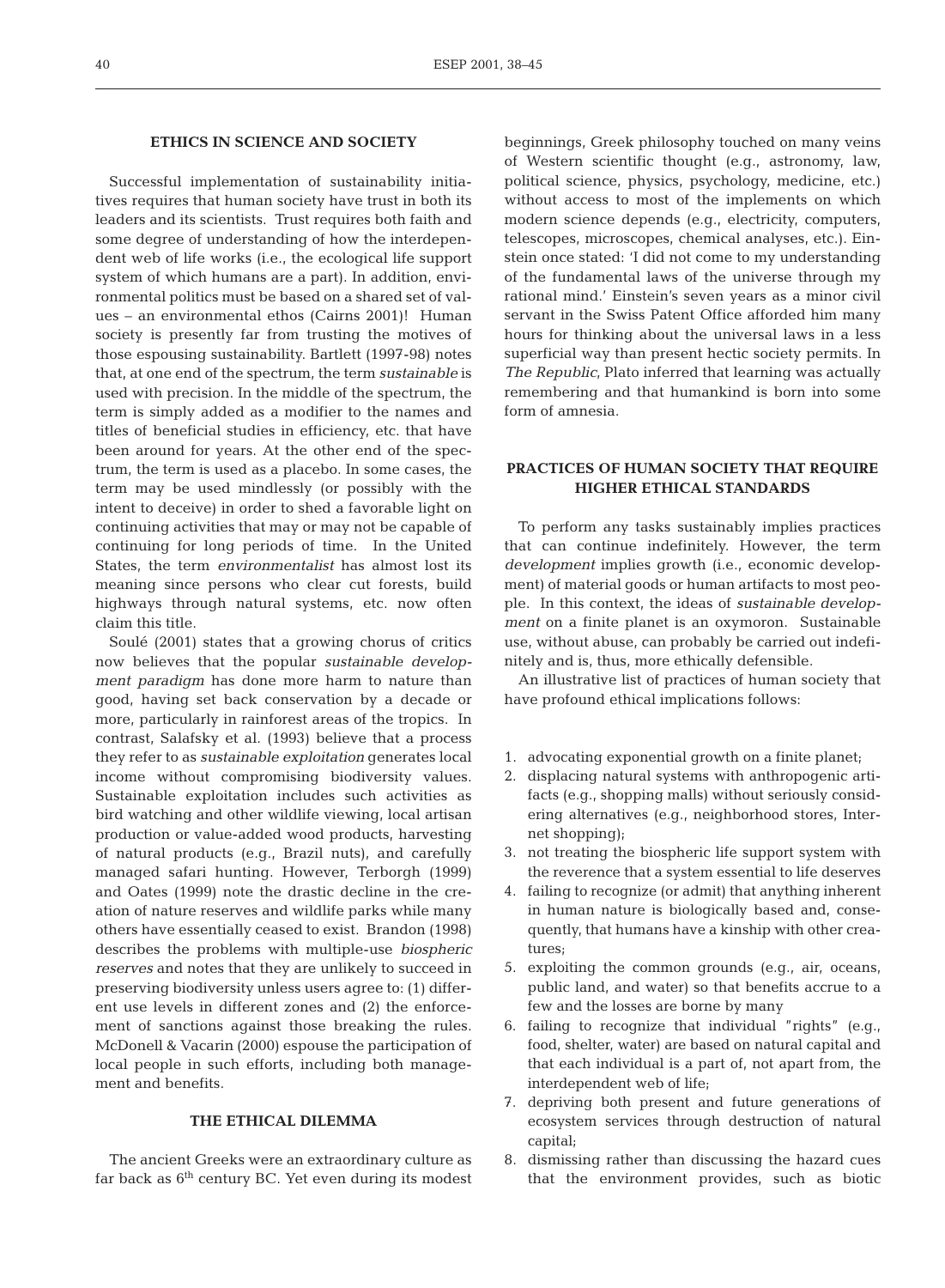impoverishment, endocrine disrupters, evidence of global warming;

- 9. dehumanizing oneself by ignoring that compassion for all humans and other creatures is essential to sustainable use of the planet;
- 10. downplaying sound scientific information, which is essential to sustainable use of the planet.

# **THE TITANIC HUBRIS**

Films such as 'A Night to Remember' and other stories of the ill-fated steamship Titanic enthrall people long after the event. Even people not yet born when the ship sank are fascinated by the story. Individual dramas are a significant component, but the larger scale events are the ones that are haunting! Arguably, they do so because the events on the Steamship Titanic have remarkable similarity to present events on Spaceship Earth. The important components are:

- 1. an unshakable faith in the powers of technology to shield humankind from all sorts of natural forces;
- 2. a tendency to believe that human knowledge is sufficient to predict future events and allow time to be well prepared for them;
- 3. an extreme reluctance to change human behavior even when substantial evidence indicates it is no longer appropriate;
- 4. a slow and ineffective response to unexpected problems when precautionary action is needed.

The spatial and temporal scales for a sustainable planet far exceed those of the Titanic disaster, but the basic paradigms that influenced the outcome remain unchanged despite impressive technological advances and the emergence of the information age. Perhaps even more important are the many forms of exponential growth (economic, population, urban sprawl, loss of rainforests and other natural systems) that dramatically reduce the time to respond to trends and/or prevent ecological damage.

## **CROSSING ONE OR MORE MAJOR ECOLOGICAL THRESHOLDS**

The Associated Press (2001a) has reported that bans on logging roads may be lifted under the new U.S. administration, and U.S. President Bush has told the U.S. Congress that he will not regulate carbon dioxide emissions from power plants because he does not believe the scientific evidence for the effects of anthropogenic greenhouse gases is robust (Associated Press 2001b). In addition, energy shortages in the United States indicate a high probability that supplies of energy will be sought more vigorously, even in environmentally sensitive areas. Also, U.S. Environmental Protection Agency chief Christine Todd Whitman is poised to relax a pollution standard involving reformulated gasoline (Wire Reports 2001). These considerations are important because the United States, with less than 300 million people of over 6 billion, uses approximately one quarter of the world's energy and is accounting for almost the same proportion of  $CO<sub>2</sub>$ emissions (Ehrlich & Ehrlich 2001). Furthermore, the same report indicates that, to reduce pressure on human life-support systems, the United States must set an example for other countries by establishing a population policy that halts rapid population growth (13% since 1990) and by initiating a national dialog on curbing runaway consumption while increasing quality of life for Americans.

As if the bad news already given were not enough, Schettler et al. (1999, 2000) note that the intersection between environmental chemicals and child development has produced evidence of the effects of environmental chemicals on a number of important processes such as: developmental disabilities, including attention deficit/hyperactivity disorder; autism; and related neural developmental diseases, all of which affect millions of American children. Biotic impoverishment, the loss of biodiversity on the planet, is too well documented to require any references. Furthermore, the freshwater supply of the world is being mismanaged in a variety of ways (e.g., Postel 1999). These examples are just a few illustrations of adverse anthropogenic effects on both humans and their ecological life support system. Not only are these actions being tolerated, but governments are subsidizing them with tax monies (Myers with Kent 1998). As historian McNeill (2000) notes, humans have been reshaping the face of Earth for millennia, but the  $20<sup>th</sup>$  century witnessed rates of environmental transformations at a scale never before seen – the consequences of which remain uncertain. Human society is often slow to adapt when their behavior and practices seriously threaten their ecological life support system (e.g., Diamond 1994, 1997). As a consequence, it seems highly probable, arguably almost inevitable, that human society will push its ecological life support system past one or more crucial breakpoints or thresholds. Odum (2001) shares this view. The increased globalization of the economic system also increases the probability that both the spatial and temporal scales will be vastly increased over the historic examples already available in the collapse of civilizations through history over a variety of geographic areas. It is important to note that natural systems do not have the homeostatic mechanisms that result in physiological stability in humans and other creatures. A natural system pushed over a crucial breakpoint or threshold may not return to its predistur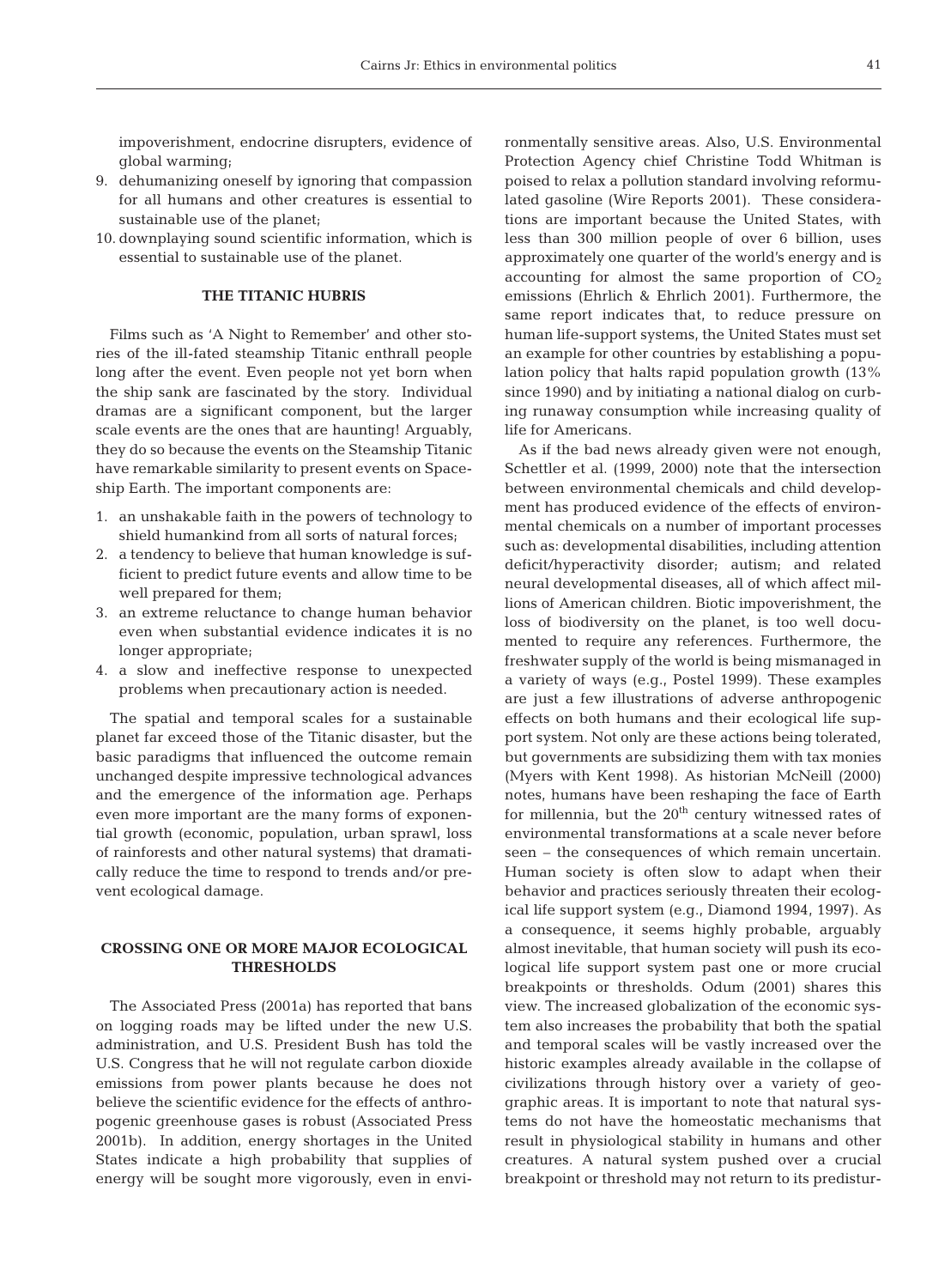bance condition or state, but rather to some new equilibrium condition which may or may not have existed in the past. With regard to the field of ecotoxicology, where these thresholds have been studied extensively, the problem is exceedingly complex (e.g., Cairns 1992). Several outcomes do seem highly probable: (1) the new ecological equilibrium conditions may not be as favorable to humans as the present ones; (2) invertebrates and disease-causing organisms have shown themselves remarkably adaptable in such areas as resistance to pesticides, antibiotics, and the like, and they are therefore likely to adapt to new conditions more rapidly than humans; and (3) as Cairns (1994) notes, human society and natural systems are coevolving and, while coevolution may appear beautiful in its final state, there are extremely harsh penalties exerted on those components or attributes that fail to adjust to new conditions with sufficient rapidity.

#### **AFTER THE THRESHOLD HAS BEEN CROSSED**

Ecological disequilibrium that follows the crossing of a threshold might well cause political disequilibrium as well. Conditions are likely to be markedly less favorable than they formerly were. Additionally, many areas already exist where political disequilibrium might be further exacerbated by ecological disequilibrium. Anarchy resulting from either ecological or political disequilibrium might well preclude a systematic, orderly, reasoned response to these new conditions. If humans survive such circumstances, it will probably be as a series of petty fiefdoms or tribal units. If some degree of societal integrity remains, there are a large number of possible outcomes, for which a few illustrative scenarios follow.

**Scenario #1.** An important ecological threshold is crossed but the system's integrity is not destroyed and sufficient ecological resiliency remains to enable a return to some semblance of earlier conditions

The assumption in this scenario is that the threshold is crossed, but there is a realization of the crossing before ecological integrity has been destroyed or severely impaired. Corrective actions are taken to remove anthropogenic stress, permitting the system to return to some degree of its predisturbance state. An example of this scenario is the work on the Kissimmee River in Florida, which was thrown into ecological disequilibrium by the construction of a canal by the U.S. Army Corps of Engineers. As noted by the National Research Council (1992), the ecological consequences of the canal construction were severe and apparent to the general public. Demands were made and implemented by the political system to restore at least some

of the preexisting ecological conditions. Because prompt remedial action was taken and because recolonizing species were readily available, the restoration and recovery of the system were dramatic and, again, readily apparent to the general public. There are numerous other examples of the recovery and restoration of ecologically damaged regional ecosystems (e.g., Cairns et al. 1977), but, if the anthropogenic stress involves such characteristics as global climate change, these scenarios are unlikely to be common, especially with systems as large as the oceans.

Scenario #2. An ecological threshold is crossed. resulting in severe disequilibrium conditions followed by a new equilibrium condition substantially different from the one preceding the disturbance

In these cases, ecological restoration to the original equilibrium condition may not be possible for a variety of reasons, including: (1) no adequate sources of recolonizing species, (2) difficulty in restoring antecedent chemical, physical, and habitat conditions, (3) political will for restoration is not sufficiently strong, (4) political will is strong but financial and other resources are inadequate, and (5) exotic species have colonized the disturbed area and have become so firmly established that dislodging them would require an enormous effort and the outcome would be uncertain and problematic. Unless precautionary action is taken early in the 21<sup>st</sup> century to diminish present rates of biotic impoverishment and ecological damage, this scenario is likely to be the most common one. Ironically, had human society been sufficiently adaptive to build a harmonious relationship with natural systems before irreparable damage occurred, the even more drastic adaptations required after an ecological threshold has been crossed would not be necessary. Preventative adaptation is far more easily implemented than adapting to a new set of equilibrium conditions unlike the ones to which human society has been accustomed for most of human history.

**Scenario #3.** A crucial ecological threshold is crossed, reducing the carrying capacity of Earth for humans with a consequent severe and abrupt reduction in population size

The surviving humans selected for their adaptive capabilities and ingenuity might well build a more harmonious relationship with natural systems even in their new, unfamiliar condition

**Scenario #4.** A crucial ecological threshold is crossed and the new equilibrium conditions are unsuitable for human habitation

This scenario would resemble, in some ways, the great biological extinctions of the past in which some species survived and speciation resulted in a diverse but different biota over geological time.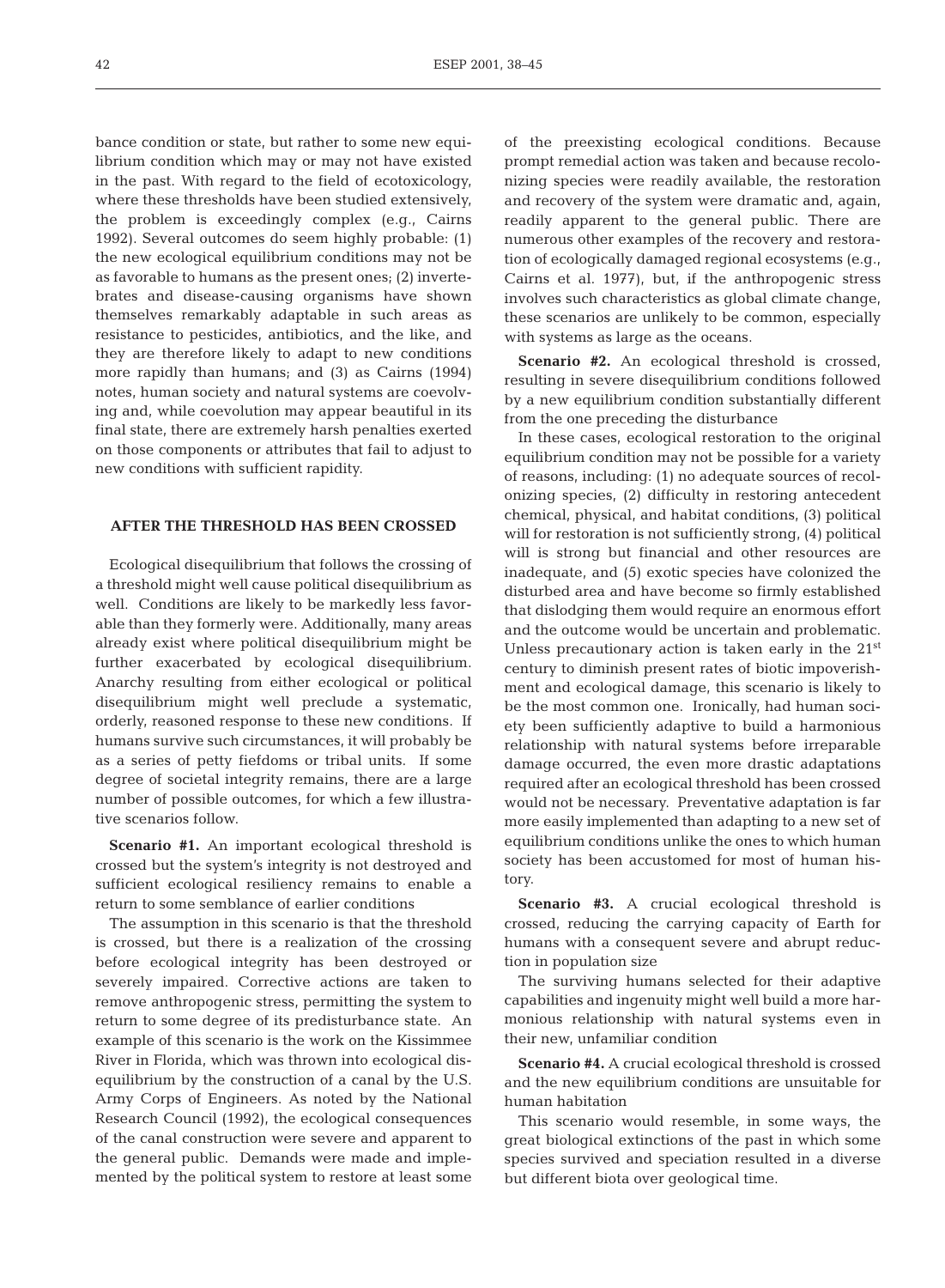#### **THE PLANETARY CEMETERY**

Although burial places for human remains are becoming increasingly scarce in urban areas, the entire planet is becoming a vast cemetery for nonhuman species without burial markers or even very many mourners. Worse yet, the space occupied for millions of years by myriad life forms is now increasingly covered by human artifacts such as shopping malls and highways. As motorists speed over these sacred grounds, talking on their cell phones and raging at other motorists, it is unlikely that they grieve about the role they have played in the disappearance of these other creatures. If the death penalty for individual humans is increasingly abhorrent in many societies, why is the anthropogenic death sentence for entire species not a colossal sin against life itself? If other species had the power to conduct a Nuremberg trial on planetary death camps for 'lower forms or life' executed with little regret by human society, what would humankind's defense be? It is indeed curious that destruction of the planet's ecological life support system, which supplies essential ecosystem services (Table 1) and is required for sustainable use, receives so little respect. As Wilson (1984) remarks, 'the one

Table 1. Illustrative ecosystem services

- 1. Capture of solar energy and conversion into biomass that is used for food, building materials and fuel
- 2. Breakdown of organic wastes, such as sewage, and storage of wastes that cannot be broken down, such as heavy metals
- 3. Maintenance of a gas balance in the atmosphere that supports human life; absorption and storage of carbon dioxide and release of oxygen for breathable air
- 4. Regeneration of nutrients in forms essential to plant growth (e.g., nitrogen fixation) and movement of those nutrients
- 5. Purification of water through decomposition of wastes, regeneration of nutrients, and removal of sediments
- 6. Storage of freshwater, retention and release of water after rains that provides flood peak reduction, and ground water recharge
- 7. Distribution of freshwater through rivers
- 8. Generation, maintenance, and binding of agricultural soils
- 9. Control of pests by insectivorous birds, insects, bats, and others
- 10. Pollination of agricultural crops by birds, insects, bats, and others
- 11. Development and archiving a genetic library for development of new foods, drugs, building materials, and waste treatment processes through both Mendelian genetics and bioengineering
- 12. Development and archiving a variety of "replacement" species, preventing expected disturbances such as fire, flood, hurricanes, and droughts from disrupting the provision of other ecosystem services
- 13. Storm protection through physical dispersal of wind and waves by plants
- 14. Control of both microclimate and macroclimate
- 15. Recreation and aesthetic satisfaction

process now going on that will take millions of years to correct is the loss of genetic and species diversity by the destruction of natural habitat. This is the folly our descendants are least likely to forgive us.' Dubos (as quoted in Piel & Segerberg 1990, p. 269) puts it somewhat differently: 'Although the earth is but a tiny island in the midst of vast reaches of alien space, it derives distinction from being a magic garden occupied by myriad different living things that have prepared the way for self-reflecting human beings.' If one assumes that natural capital (i.e., the ecological life support system) is essential to sustainable use of the planet, then the basic scientific question should be: 'What is necessary to preserve self-maintaining natural systems?' For those requiring information on natural capital and ecosystem services, the volume by Hawken et al. (1999) has numerous references and case histories.

Scientific inquiry requires more than a lofty generalization such as *sustainable development* or *sustainable use of the planet*. Moreover, the goals and conditions must be stated for the entire system (Cairns 1997), not just isolated components such as sustainable agriculture, although these are also essential. Finally, as Cairns (1997) notes, a single person can write an article

> about sustainability, but an organization, tribal unit, or society is needed to practice it.

**Paradigm-shifting catastrophes.** National Academy of Sciences (NAS) President Bruce Alberts (2000–2001) remarks that a fear of spreading irrationality is perhaps the strongest motivator for the NAS to giving a high priority to what undergraduates understand about science. The NAS has long been active in the battle for a more rational society, and this battle becomes even more important as globalization of human society, its economies, and its effects on natural systems become ever more evident. Just one major inappropriate or irrational decision on such things as global climate change and atmospheric ozone depletion will almost certainly have destabilizing effects on both natural systems and human society. Some months ago, two momentous events were given scant attention in the news media. The first was the discovery by an ice breaking Russian cruise ship steaming towards the North Pole during the Arctic summer that miles of open water has replaced previously evident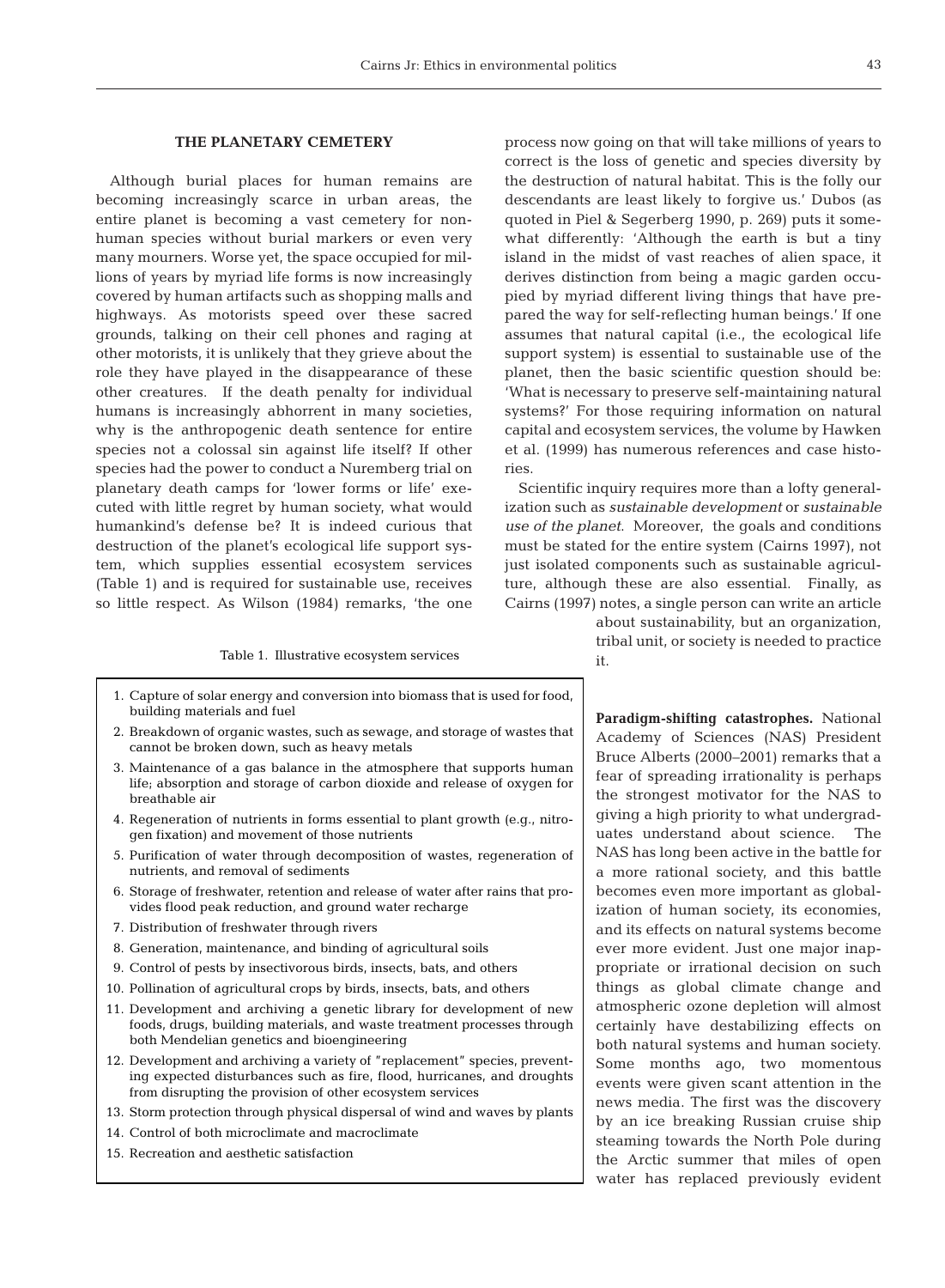thick ice. The presence of sea birds, where none have been seen before, was an indication that this open water had existed for more than a day or two. The second event, at the opposite end of Earth in Antarctica, confirmed that the hole in the ozone layer over the Antarctic continues to grow and is now three times the size of the United States. The casual way in which both events were treated by the new media suggests that nothing short of a major ecological/societal catastrophe will cause a paradigm shift into a series of sustainable use of the planet practices. A catastrophe of this size could easily be irreversible. Hardin (1998) has superbly addressed the task of overcoming denial of the tough ecological issues of population, economics, and ethics. A central issue is the consequences of total freedom in a world of limits. Hardin further notes that, in the arrangements of nature, freedom is relegated to an operational position that is secondary in importance to survival and concludes that, in a competitive world of limited resources, total freedom of individual action is intolerable. Hardin (1998) remarks that scientists favor *consequential ethics,* which is less interested in historical origins and more concerned with the future consequences of present acts. Almost certainly, a major ecological/societal catastrophe would produce a system of consequential ethics. *Motivational ethics* might still triumph because, in times of societal disequilibrium, a return to past conditions can be very attractive.

Motivational ethics will probably create still more catastrophes and, ultimately, the survivors, if any, will turn to consequential ethics. It is interesting to speculate on what consequential ethics might emerge in environmental politics, if taken in a sustainability context.

- 1. The *free market* as now defined will almost certainly cease to exist, as will individual freedom as now interpreted.
- 2. Any actions seriously damaging the planet's ecological life support system will result in drastic consequences for the individuals or organizations causing this damage, even if they plead that they were unaware of the outcome of the actions or that there was uncertainty about the outcome.
- 3. Extravagant, disproportional use of the planet's resources, which is now characteristic of the United States of America and a number of other countries, will be considered aberrant and, therefore, unacceptable behavior.
- 4. There will be a systematic and orderly allocation of resources between the planet's ecological life support system and human society. It is not clear, and probably it will never be entirely clear, exactly how much space and protection is necessary to preserve ecological integrity and result in self-maintaining ecological life support systems. The precautionary

principle advocates erring on the side of prudence or, stated another way, providing more than the minimal amount of resources in the event that the projection of resource needs of natural systems might be short of the mark.

- 5. The ecological life support system must be given the respect and reverence now accorded the economic system, as a very minimal requirement. The term *minimal* is deliberately used because the natural systems have been badly abused, and many of their components (i.e., species) have been extirpated. Thus, the ecological systems will be in recovery for at least a century and perhaps longer and, thus, need more protection and respect than if they were robust and normal.
- 6. It will be essential to improve ecological quality control monitoring to provide early warning signals of impending deleterious effects or the occurrence of deleterious effects or, if not an early warning, detecting the deleterious effects before they have had substantial impact. Ecosystems are dynamic, pulsing systems so both design of the systems and interpretation of the evidence they provide will require much skill and judgment. In the early stages of the development of these monitoring systems, false positives and false negatives will be a major source of irritation. As the systems become more robust, the frequency of false negatives and false positives will diminish but not disappear.

# **CONCLUSION**

It is easy for most humans to forget that they are only one of millions of species in the ecological 'theater' and have not been on the 'stage' as long as many others, are not as numerous as many others, and do not have the biomass of many other species. As Gorbachev (2001) noted, 'nature will not wait,' and environmental experts warn that many environmentally damaging trends are now too far advanced to achieve real sustainability by means of gradual change; they believe human society has 30 to 40 years in which to act. Time is short, and humankind is already lagging behind. However, the impetus for rapid change in human society is almost always a catastrophe as a consequence of inappropriate practices. The captain of the Titanic could easily have taken precautionary action, which would have made the crossing less memorable but less costly in lives. Human nature is prone to take risks and, when the consequences are literally unimaginable, the risks are taken more lightly than they should be. Nature will persist whatever humans do. It is human society that may not persist whatever humans do!

*Acknowledgments.* I am indebted to Eva M. Call for tran-